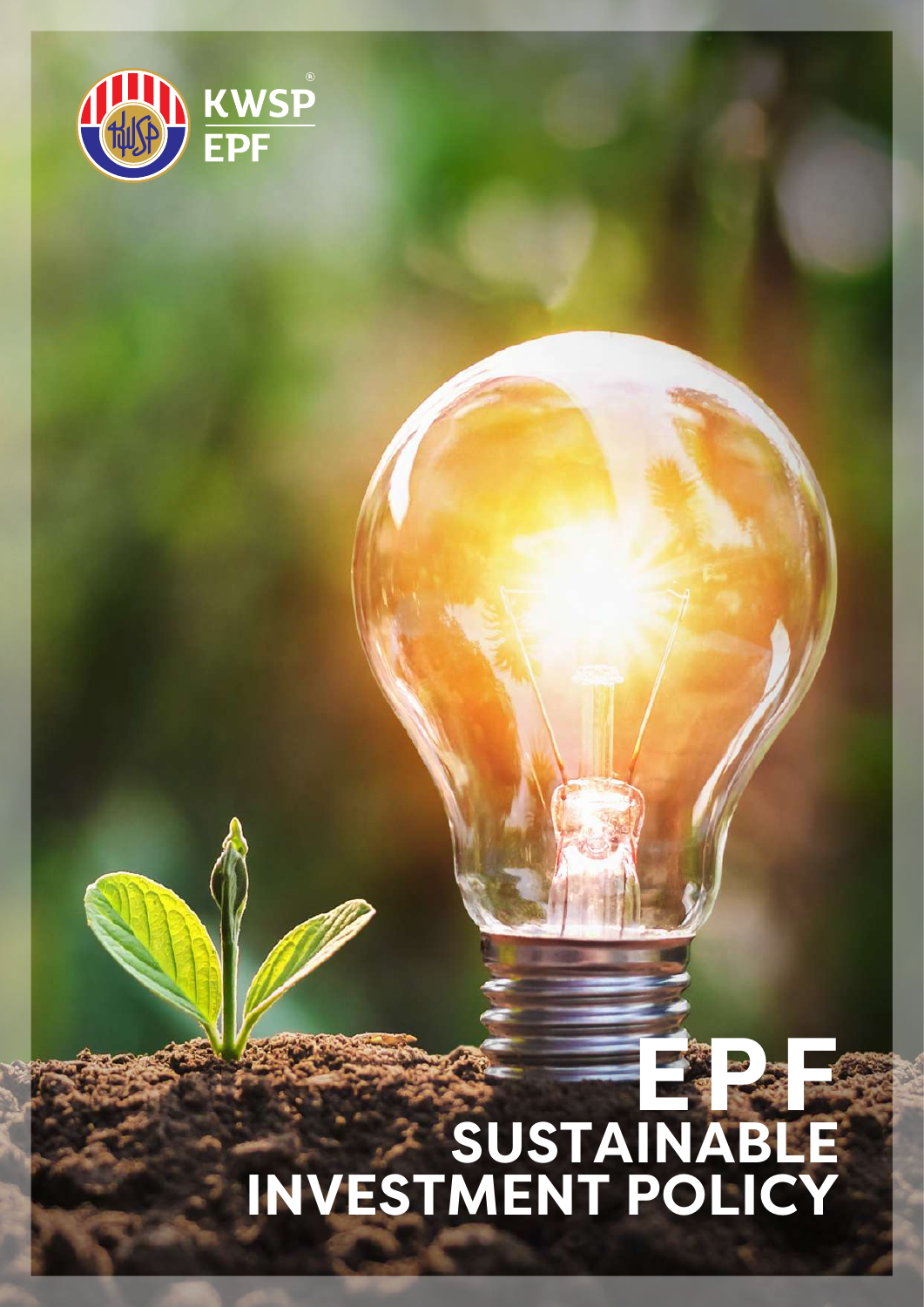# **EPF Sustainable Investment Policy**

### **1. MANDATE**

Established in 1951, the Employees Provident Fund (EPF) is a social security institution operating in accordance with the Employees Provident Fund Act 1991 (Act 452), helping the Malaysian workforce to save for their retirement. EPF invests our funds into a portfolio of diversified asset classes comprising government bonds and securities, private and public equities, money market, real estate and infrastructure. The activities and operations of EPF are governed under the EPF Act 1991 whereby investments are made according to Section 26 of the Act.

Today, EPF continues to refine our vision of helping members achieve a better future to stay relevant as well as create a comfortable retirement for our members. This strengthens our commitment in safeguarding our members' savings and increasing our dedication in providing excellent services.

It is EPF's belief that aligning our investment activities with the broader interests of society would serve well with our objectives as a retirement savings fund driven by long-term, sustainable value creation for our stakeholders. EPF recognises that in addition to financial considerations, environmental, social and governance (ESG) factors are essential to make better informed and holistic investment decisions. Given EPF's position as a prominent organisation in Malaysia, we also believe that our vision-driven corporate practices will influence and impact adjacent businesses, investee companies and therefore, benefit our members

## **2. SUSTAINABLE INVESTING IN EPF**

EPF defines SI as the integration of ESG considerations into investment management processes and ownership practices in the belief that these factors can improve risk-adjusted financial returns. By applying the lens of a sustainable investor, a more comprehensive understanding of opportunities and risks in an investment can be made which results in better investment decision-making. Our vision is to help members achieve a better future by delivering long-term value creation. The integration of sustainability factors across all asset classes, including both conventional and Shariah investments, is a crucial element of our SI approach.

and contribute to a wider sustainability ecosystem.

This Sustainable Investment (SI) Policy explains EPF's approach to sustainable investing and integration of ESG factors into EPF's investment processes and stakeholder engagement. EPF's approach to SI will be coherent with that of our enterprise sustainability.

As a signatory to the United Nations-supported Principles for Responsible Investment (UNPRI), EPF will implement the six Principles for Responsible Investment, which include embedding ESG considerations into investment analysis and decision-making processes, and seeking appropriate ESG disclosures from investee companies. EPF follows the recommendations provided by the UNPRI and supports the Task Force on Climate-related Financial Disclosures (TCFD).

This will be supplemented by:

- **1** EPF's Priority Issue Policies that define EPF's stance on Climate Change and Workers' Wellbeing; applicable to all investments across different sectors and:
- **2** EPF's Priority Sector Policies that define specific ESG expectations focusing on six sectors namely Oil & Gas, Palm Oil, Power Generation, Mining, Construction and Banking.

In our view, SI involves uplifting the ESG performance of our investee companies. EPF strongly advocates SI as an investment practice that considers a holistic range of sustainability-related issues across ESG areas. Going beyond financial investments, EPF aims to work closely with investee companies across a wide range of sectors to achieve good ESG standards. SI is therefore a core EPF investment consideration that focuses on delivering long-term sustainable value through sustainability risk management and value creation while balancing shorter-term financial returns.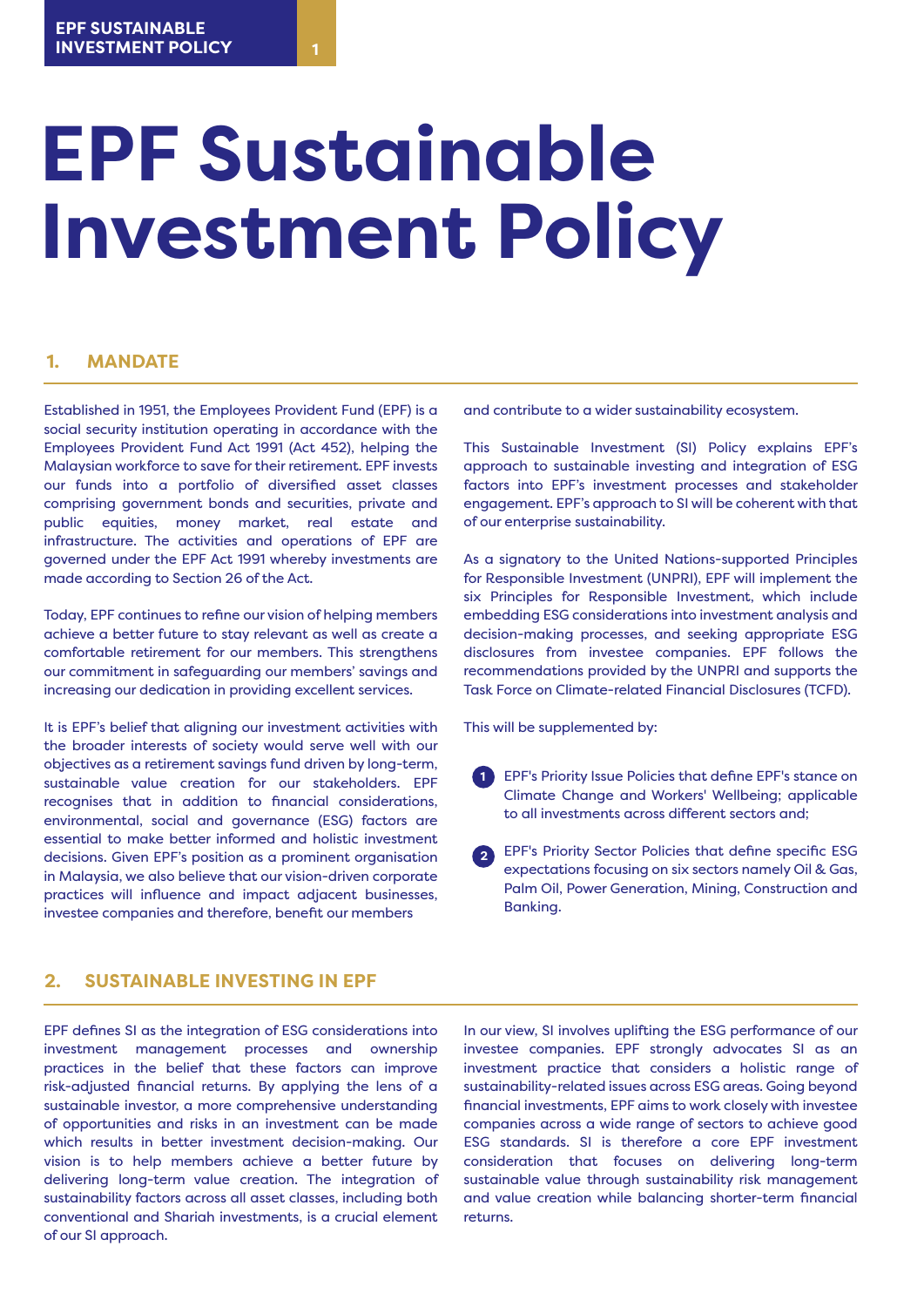#### **2. SUSTAINABLE INVESTING IN EPF**



We believe compliance to EPF's ESG expectations as set out by the sector and issue policies would improve investee companies' ESG performance and may potentially strengthen their business resilience and marketability. Additionally, SI can potentially result in wider societal impact in the form of social and environmental contributions. This is achieved when EPF invests in companies with robust ESG practices that directly address societal problems, provide access to financial services and education, as well as maintain environmentally-friendly business practices.

#### **2.1 ESG Definition**

EPF understands SI as the overarching investment strategy and ESG as a data toolkit to identify and inform our SI priorities.

Environmental factors capture the direct and indirect environmental risks and opportunities of a company's business activities. Themes include greenhouse emissions, climate risks, pollution, waste and biodiversity impacts. As stewards to our members' savings, we are cognizant that climate change and environmental degradation can create financial risks in corporate value chains, and hence affect the value of our investments. In particular, with the impact of climate change well underway, we aim to align our investments amid the transition into a low-carbon future by focusing on Climate Change as our Priority Issue. Further information on EPF's expectations on Climate Change is available in EPF's Climate Change Policy.

Social factors assess the internal and external social risks and opportunities of a company. Internal social risks and opportunities include a company's human capital strategy, remuneration policy as well as social diversity in the workplace. External social factors of a company on the wider community cover themes such as human rights, customer brand perception and data security handling of consumers. Positive social factors not only align with our

mission of creating a better future for our members, but also are congruent with the objectives of Shariah (Maqasid Shariah) of valuing life, religion (faith), intellect, offspring and wealth. With the increasing spotlight on Malaysian corporates labour rights issues, EPF has selected Workers' Wellbeing as its Priority Issue for the Social pillar. Further information on EPF's expectations with regards to workers' wellbeing can be found in EPF's Workers' Wellbeing Policy.

Governance factors evaluate a company's corporate governance framework and performance, such as but not limited to voting policy, fair remunera-tion, accounting policies and corporate governance structures. Our corporate governance principles are guided by effective and independent board or management oversight which promotes disclosures, transparency and accountability, and efficient use of resources in delivering long term value to stakeholders.

#### **2.2 Sustainable Investing Targets**

EPF has started the journey to transition to be a sustainable investor and has defined two overarching sustainability targets. Firstly, EPF aims to achieve a fully ESG Compliant Portfolio by 2030. EPF will define the respective ESG expectations for investments across sectors and asset classes, through its Priority Issue and Sector Policies. EPF investee companies, investment partners, and external fund managers are urged to embark on this transition phase together. Our ESG expectations are not static and will be reviewed on a regular basis.

Secondly, EPF commits to achieving a climate neutral portfolio by 2050. According to the United Nations Framework Convention on Climate Change (UNFCCC), climate neutrality is aligned with achieving net zero GHG emissions, in line with the Paris Agreement and 12th Malaysia Plan. The Climate Change Issue Policy and its ESG expectations on EPF's investments will pave the way forward in EPF achieving this target.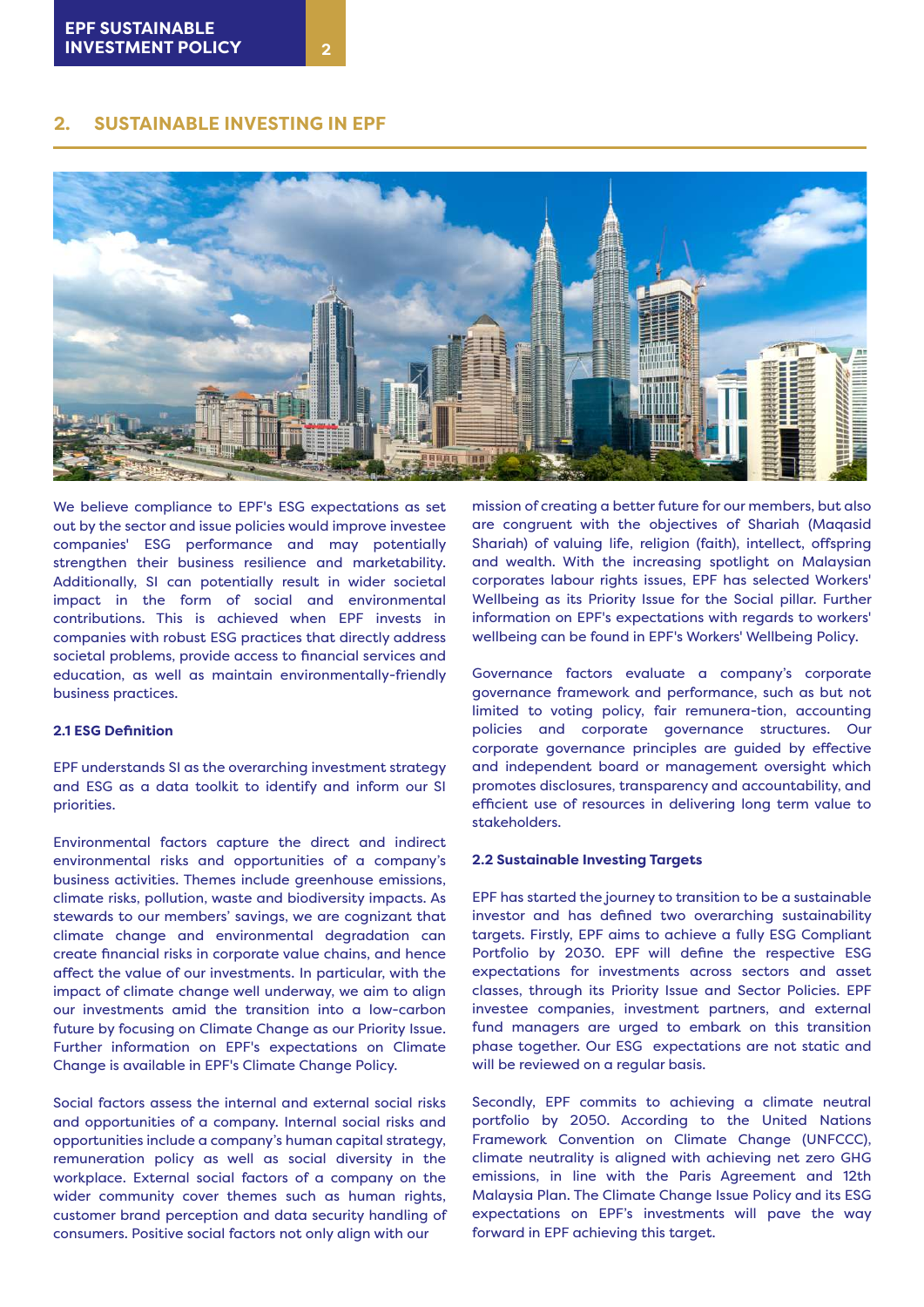**EPF's commitment to SI is grounded in four key guiding principles to ensure consistency, predictability, and transparency.**

#### **Guiding Principle 1: ESG in Investment Decision-Making**

At EPF, we believe that ESG factors play a critical role in safeguarding the longer-term returns of our investments. To do this, EPF will establish minimum sustainability standards and thresholds for investments, and the necessary metrics and indicators for performance tracking. Each asset owner will have a tailored set of sustainability standards and thresholds to guide investment decisions. The relevance and impact of ESG considerations to investment decisions varies across asset classes and strategies.

Additionally, EPF will establish a position on controversial sectors and issues, where clear guidelines and actions will be developed to manage scenarios in which the sectoral stance is challenged. Reviewed on an annual basis, sectoral stances ensure that any potential challenges in investments can be managed with consistency, predictability and transparency.

#### **Guiding Principle 2: Stewardship as a Top Priority**

As a cornerstone organization in Malaysia, EPF recognises stewardship as a top priority to reinforce our active leadership role in driving SI and manage investee companies in our portfolio to provide sustainable returns. We strongly believe and advocate for effective stewardship to create and ensure longer-term value. Examples of EPF's effective stewardship initiatives include responsible voting practices, ESG monitoring as well as active engagements with investee companies and external fund managers.

#### **Guiding Principle 3: Commitment to Local and Global Goals**

EPF's commitment to becoming a regional leader in sustainable investing is aligned with our commitment to local and global sustainability goals. Anchored to relevant local and global goals to drive the nation building agenda, we have identified specific sustainable investing priorities for EPF. For each priority, EPF will be setting and communicating clear goals for EPF and our investee companies. To accelerate our efforts, we have established the Sustainable Investment Centre (SIC) to develop, implement, monitor and report our annual sustainability progress towards our committed goals. We strive to publicly disclose EPF's progress by identifying, quantifying our performance and communicating our ESG performance and impact.

#### **Guiding Principle 4: Focus on Capabilities Building**

To further EPF's successful transition towards being a leader in SI, we have identified internal capabilities building as a key principle in our SI approach. We will build internal capabilities and raise awareness surrounding SI via training and awareness programmes, embedding our sustainable investment approach throughout the organization. Moreover, SIC is to enhance internal sustainability advisory capabilities to provide advice to senior management and across the investment portfolio, championing the sustainability agenda internally and externally. Finally, EPF will establish a change management office to instil a sustainability-charged culture in EPF. The change management office is expected to drive changes within the organization and oversee a timely and economical transition process. Beyond capabilities building within the firm, EPF also aims to act as a convenor, helping investee companies by sharing good practices and initiatives on ESG to stimulate collaboration to common ESG issues.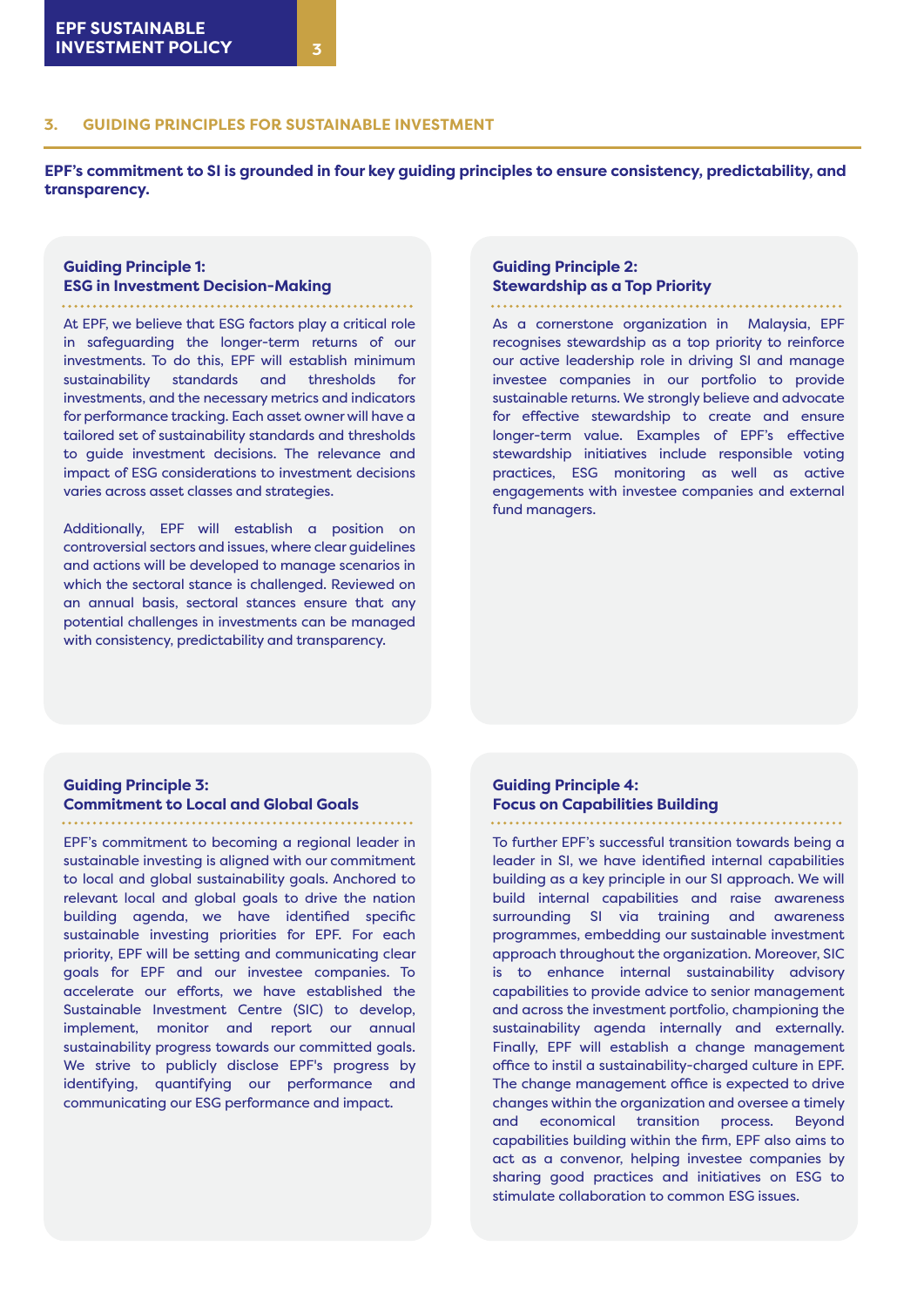#### 4. EPF'S SUSTAINABLE INVESTING APPROACH

EPF invests locally and globally through a range of asset classes across a myriad of business sectors, using tailored investment strategies. This includes making direct investments through EPF's internal fund managers and outsourcing a portion of capital to external fund managers to be invested on EPF's behalf. EPF's SI approach covers the entire investment value chain, from pre-investment to post-investment monitoring and stewardship.

#### 4.1 Approach To Sustainable Investing

EPF's approach to sustainable investing is based on the following:

**1** Negative screening at the highest level of businesses we have determined to be controversial

**2** Employing the appropriate investment strategy based on EPF's level of involvement and influence over an investment asset as well as ESG performance.

#### 4.1.1 Negative Screening

Negative screening excludes potenial investment opportunities related to controversial business activities and countries defined by EPF. Our existing Controversial Business Activity List already excludes companies that engage with the production, distribution and/or trade of weapons, tobacco, alcohol beverages, adult entertainment and gambling.

EPF will be enhancing our list of exclusions by accounting for ESG considerations across all asset classes. EPF seeks alignment, where possible, with local and international standards as well as the best practices defined by various organizations. Our exclusion list will be reviewed annually.

#### 4.1.2 Investment Strategy Guidelines

Asset owner will select an appropriate investment strategy based on two factors — EPF's level of involvement and influence over an investment asset, as well as ESG performance.

For an investee company in which EPF has a low level of involvement and influence with, EPF can choose, depending on the investee's ESG performance, to either avoid investing, invest and monitor ESG performance, or perform positive screening to only invest in companies that are ESG-focused to capture the value from transformative ESG impact. If there is a high level of involvement and influence with an investee company, EPF can opt to invest and engage with the company to improve or maximise ESG value.

In addition to evaluation using external ESG rating platforms, we have also developed our proprietary ESG Rating Index to assess the quality of ESG aspects of our investee companies under surveillance. This tool is able to generate a quantifiable rating, supplementary to the traditional financial analysis. Apart from that, the rating index also aids us in identifying shortfalls with regard to ESG-related criteria in our investee companies, enabling us to initiate conversations with them on EPF's prioritised list of ESG issues. For our externally-managed assets, we are also gradually integrating greater ESG consideration into our investment evaluation process, especially on investment due diligence.

#### 4.1 Stewardship

We believe that longer-term value creation for our stakeholders is also a function of ongoing engagement with a myriad of organisations and institutions. As part of our active ownership practice, it is our fiduciary duty to ensure that all aspects of our investments involve the consideration of ESG-related factors in addition to financial returns. Engagement thus forms a key aspect of our investment governance process as we believe that this would translate into more sustainable returns over the long term.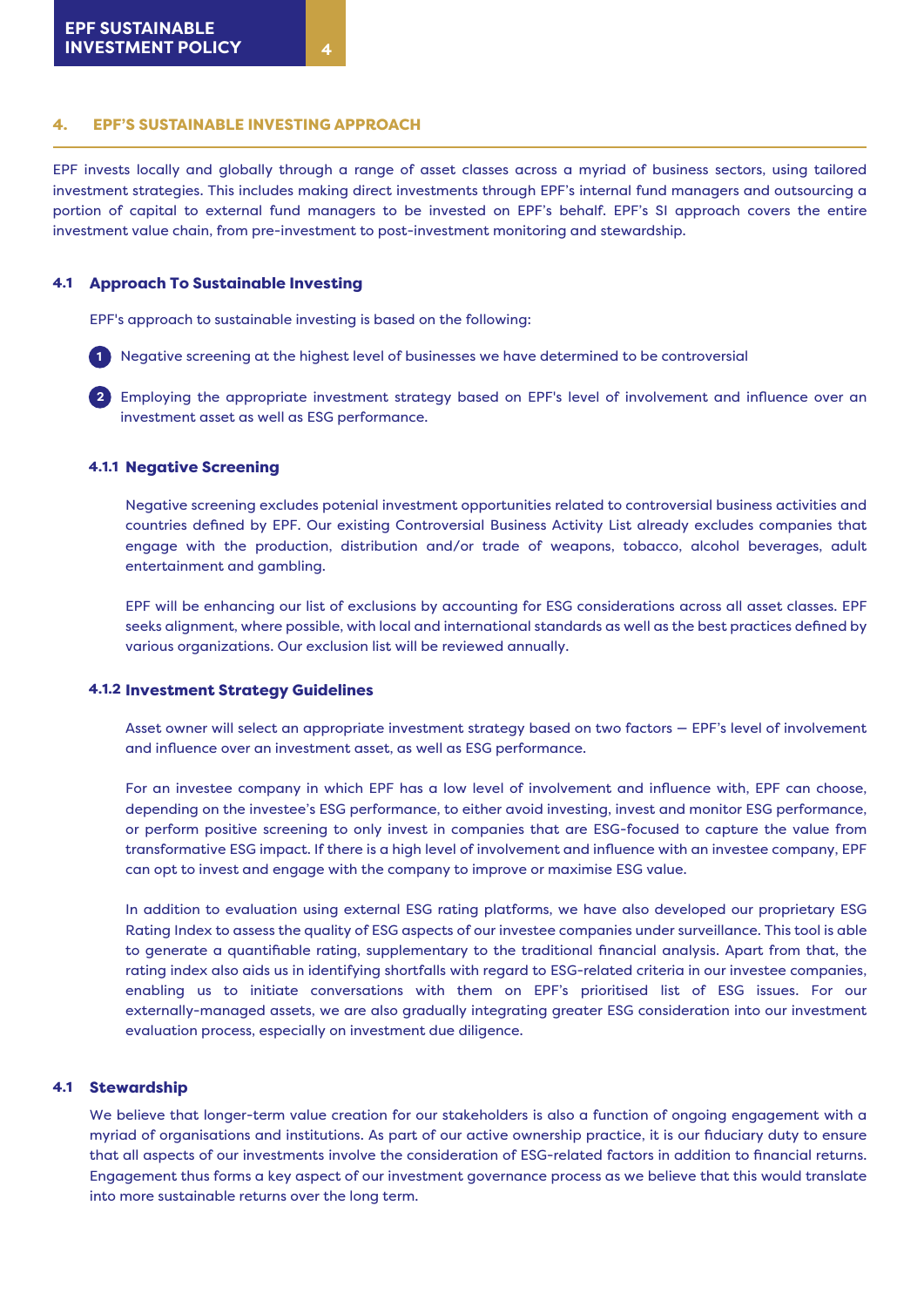Our stewardship philosophy is centered on four key activities:

| <b>Proxy Voting</b>                        | Proxy voting forms an integral part of our engagement process. Public equities voting decisions<br>are evaluated based on our latest Voting Guidelines published in our website.                                                                                                                                                                                                                                                                                                                                                                                                                                                                                                                                                                                                                                                                                                                                                                                                                                                                                                                                                                                                                                                                                                                                                                                                                                                                                                                                                                                                                                                                                                                                                                                                                                                                                                                                                                                 |
|--------------------------------------------|------------------------------------------------------------------------------------------------------------------------------------------------------------------------------------------------------------------------------------------------------------------------------------------------------------------------------------------------------------------------------------------------------------------------------------------------------------------------------------------------------------------------------------------------------------------------------------------------------------------------------------------------------------------------------------------------------------------------------------------------------------------------------------------------------------------------------------------------------------------------------------------------------------------------------------------------------------------------------------------------------------------------------------------------------------------------------------------------------------------------------------------------------------------------------------------------------------------------------------------------------------------------------------------------------------------------------------------------------------------------------------------------------------------------------------------------------------------------------------------------------------------------------------------------------------------------------------------------------------------------------------------------------------------------------------------------------------------------------------------------------------------------------------------------------------------------------------------------------------------------------------------------------------------------------------------------------------------|
|                                            | We will vote in favour of resolutions which are in line with the Malaysia Code of Corporate<br>Governance and are of the best interest of our members. On the other hand, our decision to vote<br>against or abstain on resolutions are premised on those which do not meet our guidelines,<br>deemed to have conflict of interests, poor transparency and/or perceived to be detrimental to our<br>interests and objectives. With ESG risks and opportunities embedded in our voting policy, EPF will<br>review our voting policy in light of regulatory and market developments as well as to account for<br>changes in global standards and best practices related to Sustainability and Corporate<br>Governance.                                                                                                                                                                                                                                                                                                                                                                                                                                                                                                                                                                                                                                                                                                                                                                                                                                                                                                                                                                                                                                                                                                                                                                                                                                             |
| <b>Monitoring</b>                          | To effectively embed sustainability in our stewardship initiatives, EPF has developed corporate<br>governance improvements to manage financially-material ESG risks and opportunities across our<br>investment cycle. EPF will define the ESG reporting data requirement by investee companies to<br>enable effective portfolio management and monitoring. Simulta-neously, EPF will work closely<br>with our local and regional partners to set common requirements to simplify ESG reporting for<br>companies.                                                                                                                                                                                                                                                                                                                                                                                                                                                                                                                                                                                                                                                                                                                                                                                                                                                                                                                                                                                                                                                                                                                                                                                                                                                                                                                                                                                                                                                 |
| <b>Active</b><br><b>Engagement</b>         | Our investment team rigorously monitors and engages with investee companies to discuss<br>strategy, financials and ESG factors. We also conduct a top level engagement program led by the<br>CEO and senior investment heads to establish dialogues and express our commitment in ESG.<br>Issues of concern are usually raised directly to our investee companies across multiple avenues<br>including written queries, meetings, as well as conversa-tions with company management. EPF<br>will also leverage on our representation as nominee directors to engage with companies<br>regarding ESG issues and concerns. Responses from the respective companies are then monitored<br>to ensure that steps are being taken to address the issues raised in order to protect and enhance<br>shareholder value.<br>EPF will further collaborate with investee companies to improve our portfolio's ESG-related<br>business practices, generating a greater societal impact that protects the interests of EPF<br>members. By having ongoing dialogue with companies, we hope to ascertain a more<br>comprehensive understanding of an investee company's ESG risk profile, strategy and<br>governance, financial performance and other sustainability opportunities.<br>Active ownership will not only improve EPF's knowledge of portfolio investments to make effective<br>investment decisions, but also enable us to improve an invest-ee company's longer-term value.<br>Through regular dialogue and direct engagements, we hope to communi-cate EPF's ESG<br>perspectives to companies, and to address any concerns wherever necessary. Beyond<br>engagements with individual companies, EPF aims to embed the ESG-lens in our existing active<br>involvement in multiple investor organizations, market and national networks and initiatives,<br>advocating for industry uplifts and national collaboration in creating a more sustainable<br>ecosystem. |
| <b>Collaborative</b><br><b>Initiatives</b> | We have consistently collaborated with other institutional investors, asset managers, policy<br>makers and regulators to share best practices and thought leadership, as we believe that a<br>collective and uniformed tone from all stakeholders will be more effective in improv-ing<br>transparency and performance on ESG matters in our investee companies.<br>Some of our collaboration partners include but are not limited to Minority Shareholders Watch<br>Group (MSWG), Institutional Investors Council Malaysia (IIC), Securities Commission Malaysia (SC),<br>Bursa Malaysia, United Nations-supported Principles for Responsible Investment (UN PRI), and the<br>International Social Security Association / Asean Social Security Association.                                                                                                                                                                                                                                                                                                                                                                                                                                                                                                                                                                                                                                                                                                                                                                                                                                                                                                                                                                                                                                                                                                                                                                                                    |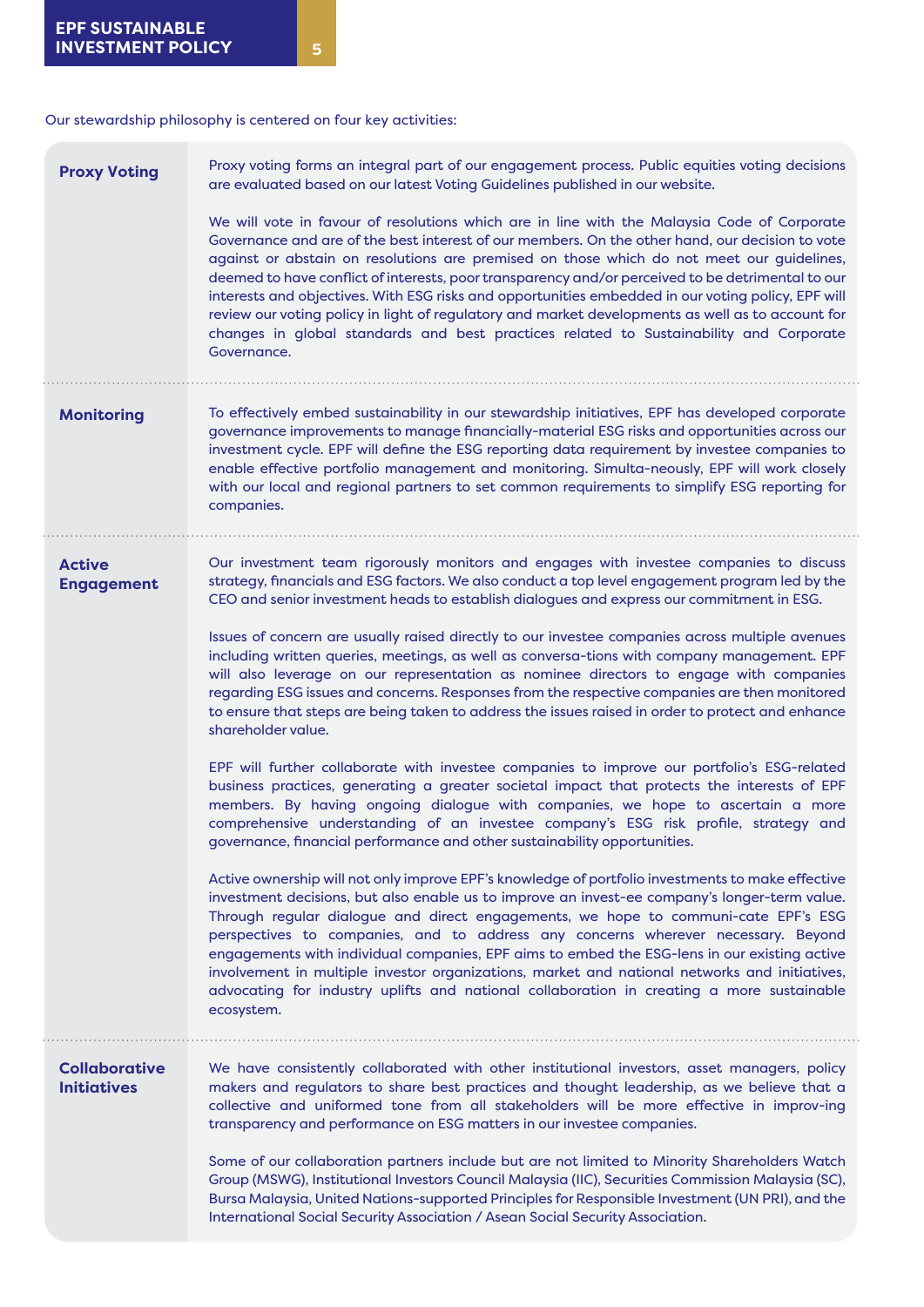For further clarifications kindly reach out to EPF's Sustainability Centre Office at sustainability@epf.gov.my